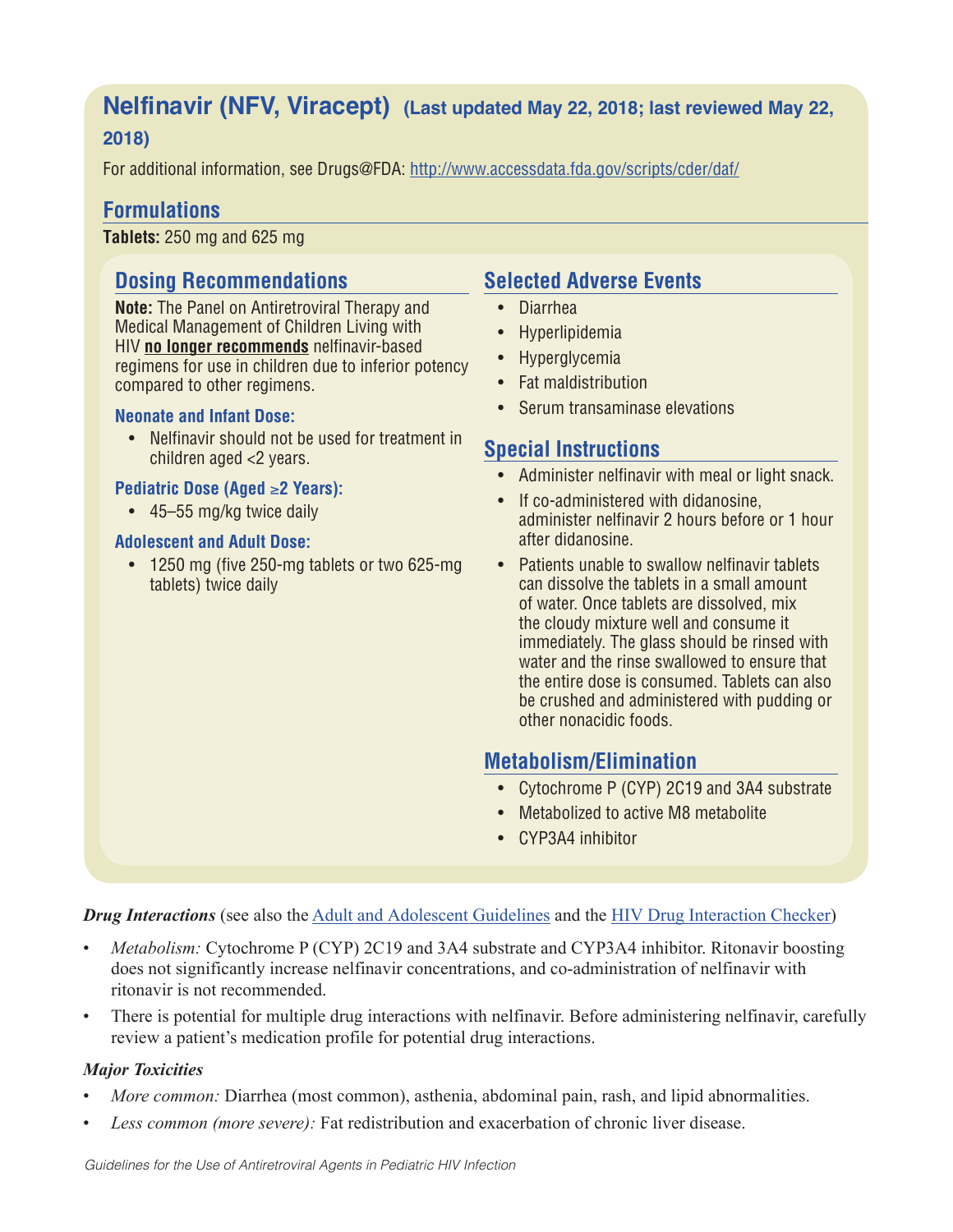• *Rare:* New-onset diabetes mellitus, hyperglycemia, ketoacidosis, exacerbation of pre-existing diabetes mellitus, spontaneous bleeding in patients with hemophilia, and elevations in transaminases.

### *Resistance*

The International Antiviral Society-USA (IAS-USA) maintains a list of updated resistance mutations and the Stanford University HIV Drug Resistance Database offers a discussion of each mutation.

### *Pediatric Use*

### *Approval*

Nelfinavir is approved by the Food and Drug Administration (FDA) for use in children aged  $\geq 2$  years. Given the higher variability of nelfinavir plasma concentrations in infants and younger children,<sup>1,2</sup> nelfinavir is not approved for children aged <2 years. Despite being FDA-approved for pediatric use, nelfinavir **is not recommended** for use in children and adolescents by the Panel on Antiretroviral Therapy and Medical Management of Children Living with HIV, due to its limited efficacy and uncertain pharmacokinetics (PK).

### *Efficacy in Pediatric Clinical Trials*

Nelfinavir used in combination with other antiretroviral (ARV) drugs has been extensively studied in children with HIV infection.3-10 In randomized trials of children aged 2 to 13 years receiving nelfinavir as part of triple combination therapy, the proportion of patients with HIV RNA <400 copies/mL through 48 weeks of therapy has been quite variable, ranging from 26% to 69%. The antiviral response to nelfinavir is significantly less in children aged  $\leq$  years than in older children.<sup>8,10,11</sup> In clinical studies, virologic and immunologic response to nelfinavir-based therapy has varied according to the patient's age or prior treatment history, the number of drugs included in the combination regimen, and the dose of nelfinavir used.

### *Pharmacokinetics: Exposure-Response Relationships*

Nelfinavir's relatively poor ability to control plasma viremia in infants and children in clinical trials may be related to its lower potency when compared with other ARV drugs, as well as highly variable drug exposure, metabolism, and poor palatability.12-14 The bioavailability of dissolved nelfinavir tablets is comparable to that of tablets swallowed whole.3,15

Administration of nelfinavir with food increases nelfinavir exposure (area under the curve increases by up to five-fold) and decreases PK variability when compared to the fasted state. Nelfinavir plasma exposure may be even more unpredictable in pediatric patients than in adults due to the increased clearance of nelfinavir observed in children and difficulties in taking nelfinavir with sufficient food to improve bioavailability.

Nelfinavir is metabolized by multiple CYP450 enzymes, including CYP3A4 and CYP2C19. The variability of drug exposure at any given dose is much higher for children than for adults,<sup>16</sup> which has been attributed—at least in part—to differences in the diets of children and adults. Two population PK studies of nelfinavir and its active metabolite, M8, describe the large intersubject variability observed in children.<sup>17,18</sup> Furthermore, CYP2C19 genotype has been shown to affect nelfinavir PK and the virologic responses in children with HIV.12

Several studies have demonstrated a correlation between nelfinavir trough concentrations and virologic response. In both children and adults, an increased risk of virologic failure was associated with low nelfinavir drug exposure, particularly with a nelfinavir minimum plasma concentration  $(C_{\text{min}})$  <1.0 mcg/mL.<sup>19-21</sup>

In a study of 32 children treated with a high dose of nelfinavir (a two-fold increase of the recommended dose), 80% of children with morning trough nelfinavir plasma concentration >0.8 mcg/mL had HIV RNA concentrations <50 copies/mL at Week 48, compared with only 29% of those with morning trough <0.8 mcg/mL.<sup>22</sup> Children in the group with C<sub>trough</sub> <0.8 mcg/mL were younger than the children in the group with  $C_{\text{trough}} > 0.8$  mcg/mL (median ages in these groups were 3.8 years and 8.3 years, respectively).<sup>22</sup> Therapeutic drug monitoring of nelfinavir plasma concentrations, with appropriate adjustments for low drug exposure, has been shown to improve virologic response in adults and children.18,19,23,24 Pediatric and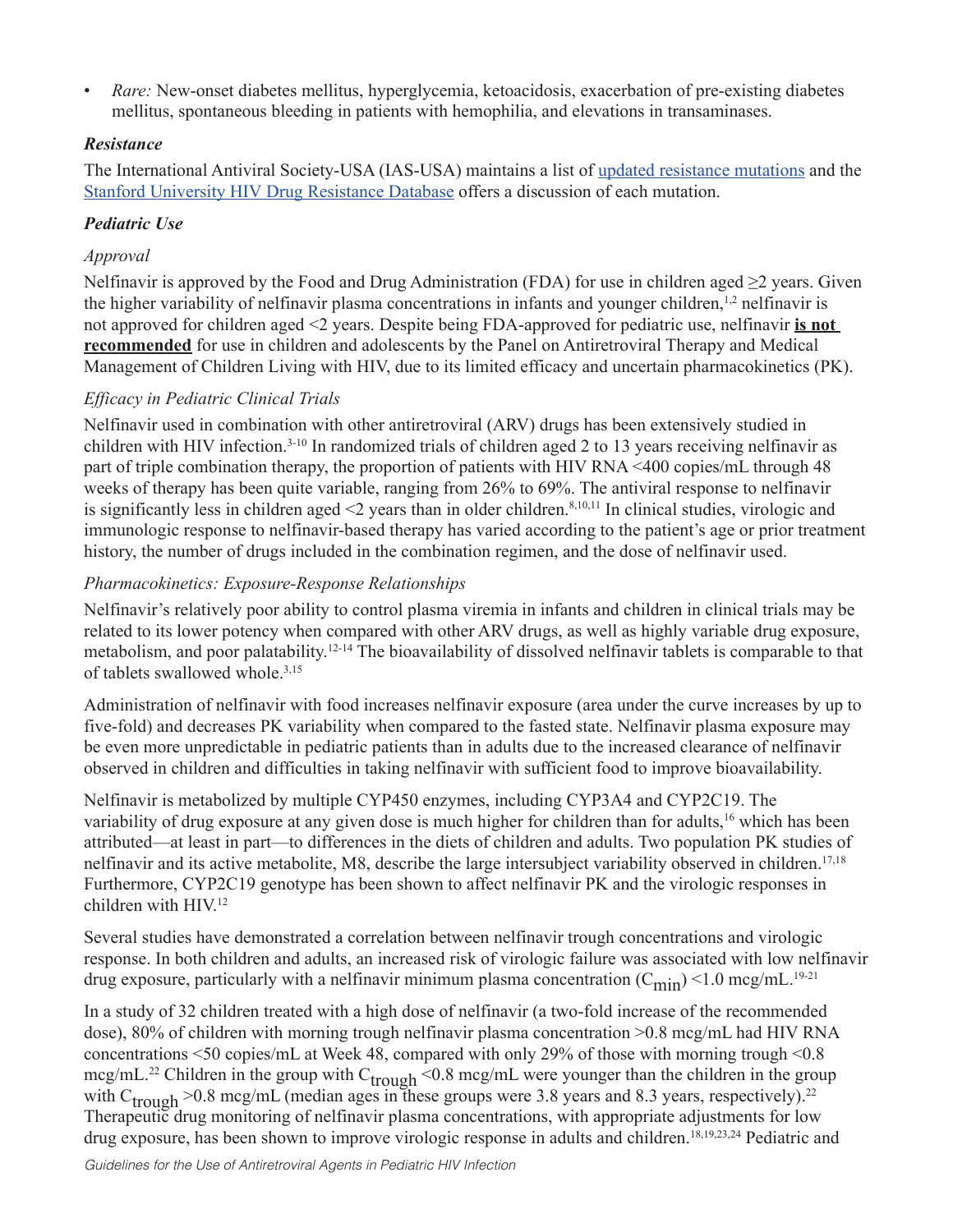adolescent patients may require doses higher than those recommended in adults to achieve higher plasma nelfinavir exposure.

## **References**

- 1. Capparelli EV, Sullivan JL, Mofenson L, et al. Pharmacokinetics of nelfinavir in human immunodeficiency virus-infected infants. *Pediatr Infect Dis J*. 2001;20(8):746-751. Available at http://www.ncbi.nlm.nih.gov/ pubmed/11734735.
- 2. Mirochnick M, Stek A, Acevedo M, et al. Safety and pharmacokinetics of nelfinavir coadministered with zidovudine and lamivudine in infants during the first 6 weeks of life. *J Acquir Immune Defic Syndr*. 2005;39(2):189-194. Available at http://www.ncbi.nlm.nih.gov/pubmed/15905735.
- 3. Aboulker JP, Babiker A, Chaix ML, et al. Highly active antiretroviral therapy started in infants under 3 months of age: 72-week follow-up for CD4 cell count, viral load and drug resistance outcome. *AIDS*. 2004;18(2):237-245. Available at http://www.ncbi.nlm.nih.gov/pubmed/15075541.
- 4. King JR, Nachman S, Yogev R, et al. Efficacy, tolerability and pharmacokinetics of two nelfinavir-based regimens in human immunodeficiency virus-infected children and adolescents: pediatric AIDS clinical trials group protocol 403. *Pediatr Infect Dis J*. 2005;24(10):880-885. Available at http://www.ncbi.nlm.nih.gov/pubmed/16220085.
- 5. Krogstad P, Lee S, Johnson G, et al. Nucleoside-analogue reverse-transcriptase inhibitors plus nevirapine, nelfinavir, or ritonavir for pretreated children infected with human immunodeficiency virus type 1. *Clin Infect Dis*. 2002;34(7):991- 1001. Available at http://www.ncbi.nlm.nih.gov/pubmed/11880966.
- 6. Krogstad P, Wiznia A, Luzuriaga K, et al. Treatment of human immunodeficiency virus 1-infected infants and children with the protease inhibitor nelfinavir mesylate. *Clin Infect Dis*. 1999;28(5):1109-1118. Available at http://www.ncbi. nlm.nih.gov/pubmed/10452644.
- 7. Luzuriaga K, McManus M, Mofenson L, et al. A trial of three antiretroviral regimens in HIV-1-infected children. *N Engl J Med*. 2004;350(24):2471-2480. Available at http://www.ncbi.nlm.nih.gov/pubmed/15190139.
- 8. Paediatric European Network for Treatment of AIDS (PENTA). Comparison of dual nucleoside-analogue reversetranscriptase inhibitor regimens with and without nelfinavir in children with HIV-1 who have not previously been treated: the PENTA 5 randomised trial. *Lancet*. 2002;359(9308):733-740. Available at http://www.ncbi.nlm.nih.gov/ entrez/query.fcgi?cmd=Retrieve&db=pubmed&dopt=Abstract&list\_uids=11888583&query\_hl=42.
- 9. Resino S, Larru B, Maria Bellon J, et al. Effects of highly active antiretroviral therapy with nelfinavir in vertically HIV-1 infected children: 3 years of follow-up. Long-term response to nelfinavir in children. *BMC Infect Dis*. 2006;6:107. Available at http://www.ncbi.nlm.nih.gov/pubmed/16834769.
- 10. Scherpbier HJ, Bekker V, van Leth F, Jurriaans S, Lange JM, Kuijpers TW. Long-term experience with combination antiretroviral therapy that contains nelfinavir for up to 7 years in a pediatric cohort. *Pediatrics*. 2006;117(3):e528-536. Available at http://www.ncbi.nlm.nih.gov/pubmed/16481448.
- 11. Nelfinavir [package insert]. Food and Drug Administration. 2011. Available at http://www.accessdata.fda.gov/ drugsatfda\_docs/label/2011/020778s035,020779s056,021503s017lbl.pdf.
- 12. Saitoh A, Capparelli E, Aweeka F, et al. CYP2C19 genetic variants affect nelfinavir pharmacokinetics and virologic response in HIV-1-infected children receiving highly active antiretroviral therapy. *J Acquir Immune Defic Syndr*. 2010;54(3):285-289. Available at http://www.ncbi.nlm.nih.gov/pubmed/19890215.
- 13. Wu H, Lathey J, Ruan P, et al. Relationship of plasma HIV-1 RNA dynamics to baseline factors and virological responses to highly active antiretroviral therapy in adolescents (aged 12–22 years) infected through highrisk behavior. *J Infect Dis*. 2004;189(4):593-601. Available at http://www.ncbi.nlm.nih.gov/entrez/query. fcgi?cmd=Retrieve&db=pubmed&dopt=Abstract&list\_uids=14767811&query\_hl=31.
- 14. Walmsley S, Bernstein B, King M, et al. Lopinavir-ritonavir versus nelfinavir for the initial treatment of HIV infection. *N Engl J Med*. 2002;346(26):2039-2046. Available at http://www.ncbi.nlm.nih.gov/pubmed/12087139.
- 15. Regazzi MB, Seminari E, Villani P, et al. Nelfinavir suspension obtained from nelfinavir tablets has equivalent

*Guidelines for the Use of Antiretroviral Agents in Pediatric HIV Infection*